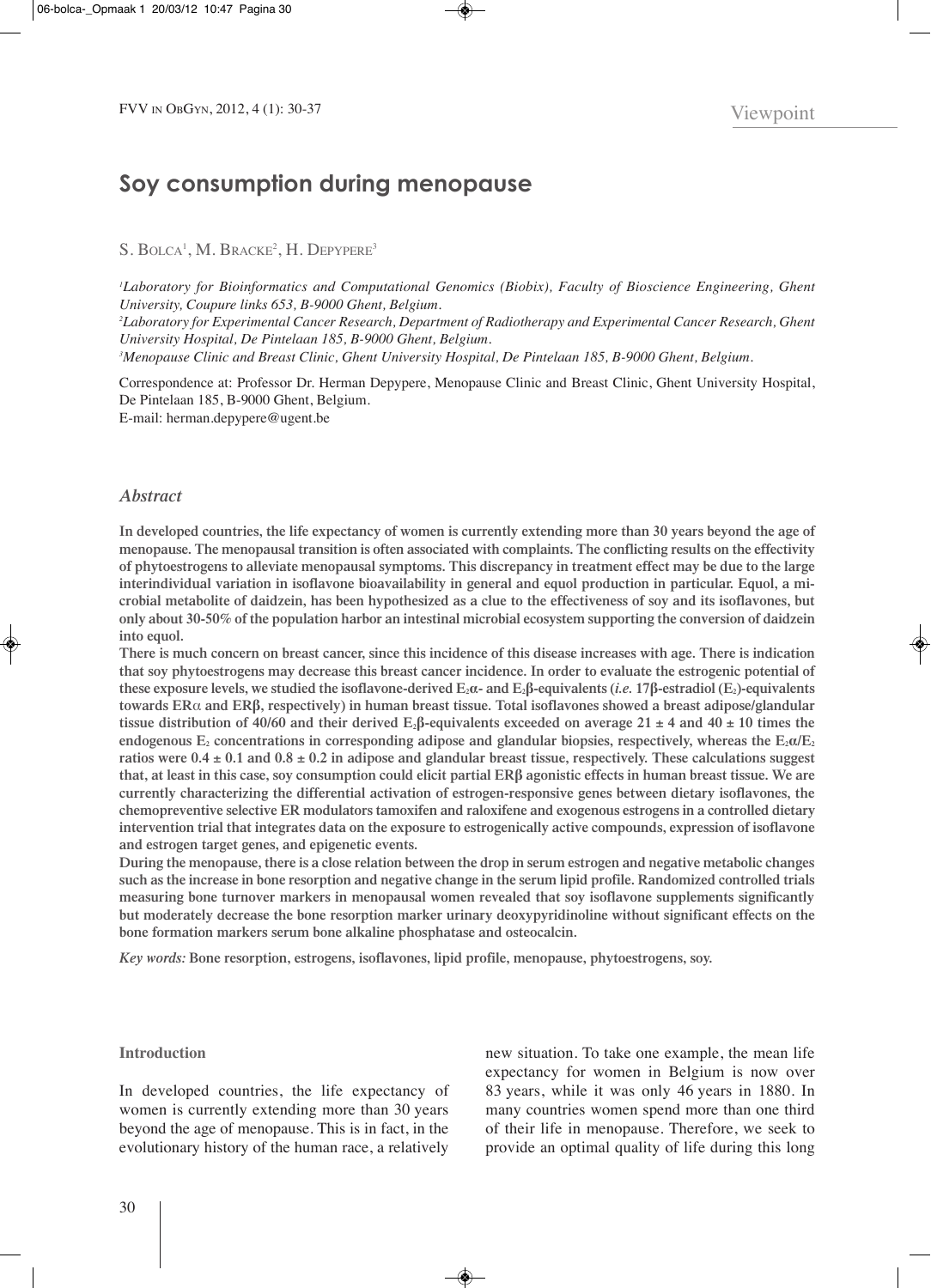period. This means that we have to search for solutions to alleviate menopause-related complaints and, on the other hand, look for ways to prevent diseases such as osteoporosis, breast cancer, and cardiovascular diseases.

The menopausal transition is often associated with complaints. The most prominent are hot flashes, sleeping problems, fatigue, and stiffness of muscles and joints. There are large interindividual differences in the severity of these symptoms, which may be very mild in some women but socially disabling in others. Moreover, the prevalence of hot flashes varies markedly throughout the world. It may be as high as 80% in Europe and North America, whereas in Asian countries, the prevalence is much lower (boulet et al., 1994; lethaby et al., 2007; Melby, 2005; Rodstrom et al., 2002). The higher intake of soy food, recognized as the major dietary source of phytoestrogens (bingham et al., 1998), may partially account for this lower prevalence of complaints in Asian populations (Adlercreutz et al., 1992; Anderson et al., 1999). Menopause-related symptoms usually abate over time without any treatment, but persist for more than twenty years in up to 15% of the women (Rodstrom et al., 2002). Although these complaints are very typical, it is often the woman herself who has to link the symptoms to the menopausal transition. In Belgium it takes up to seven months before these complaints are related to hypoestrogenism by the medical practitioner.

# **How to deal with menopause-related complaints**

Estrogen supplementation, with or without a progestogen, is the most effective treatment of moderate-to-severe menopause-related vasomotor symptoms and their potential consequences (NAMS, 2010a). However, the Women's Health Initiative (WHI) trial results (Anderson et al., 2004), together with those of the Million Women Study (Banks et al., 2003), provoked a substantial and sustained, worldwide decrease in hormone therapy (Barbaglia et al., 2009). The main reasons for this are an increased risk of breast cancer and the lack of cardiovascular protection. although the WHi was a randomized trial, it took nearly ten years to understand why it did not answer all our questions. Data from the WHi estrogen-alone trial published in 2011, including the postintervention health outcomes (median conjugated equine estrogen use: 5.9 years; mean follow-up: 10.7 years), suggest greater safety and possible benefit among women in their 50s and potential harm among older women in terms of coronary heart disease, total myocardial infarction, colorectal cancer, total mortality, and the global index of chronic diseases (lacroix et al., 2011). The WHi

trials are consistent with observational studies indicating that hormone therapy may reduce total mortality by 30% when initiated soon after menopause while starting this treatment after the age of sixty is no longer useful (NAMS, 2010a). These results are in line with other publications (Allison, Manson, 2011; Grodstein et al., 2000; Grodstein et al., 2006; Salpeter et al., 2004; Stram et al., 2011). Yet, the current recommendations from many organizations that hormone therapy should be limited to the treatment of moderate-to-severe menopause-related symptoms, with the lowest effective dose used for the shortest duration necessary, remain appropriate (NAMS, 2010a). Lower doses of unopposed or combined estrogens are better tolerated and may have a more favorable benefit-risk ratio than the standard dose. However, lower doses have not been tested in long-term trials to support this (NAMS, 2010a). Therefore, using lower doses of estrogen, using natural estrogen and progestogens, and starting early after the onset of menopause are definitely steps in the right direction.

This WHi history clearly shows how careful we have to be when we read studies, even though they are randomized controlled trials. Still, many women nowadays are reluctant to hormone therapy and seek alternatives for the relief of menopause-associated symptoms. This is in line with NAMS' recommendation of lifestyle-related strategies and nonprescription remedies, such as phytoestrogens, as the preferred first-line approach to alleviate mild symptoms (NAMS, 2004). Literature on the use of phytoestrogens during menopause is, to say the least, conflicting. Although more than 50 hot flash trials have been conducted, a plethora of well-designed studies using similar interventions and outcome measures in matching study populations does not exist to evaluate the efficacy of isoflavone-containing products to reduce vasomotor symptoms. Despite the inconsistent study results and marked placebo effect, there is some indication of a benefit of isoflavones on hot flash frequency and/or severity, especially when a minimum of 15 mg/d genistein aglycone equivalents is provided (Howes et al., 2006; Jacobs et al., 2009; lethaby et al., 2007; Messina, 2010; Williamson-Hughes et al., 2006). Furthermore, the discrepancy in treatment effect may be due to the large interindividual variation in isoflavone bioavailability in general and equol production in particular. Equol, a microbial metabolite of daidzein, has been hypothesized as a clue to the effectiveness of soy and its isoflavones (Setchell et al., 2002), but only about 30-50% of the population harbor an intestinal microbial ecosystem supporting the conversion of daidzein into equol (Atkinson et al., 2005). Indeed, Jou et al. (2008) reported that a 6mo-intervention with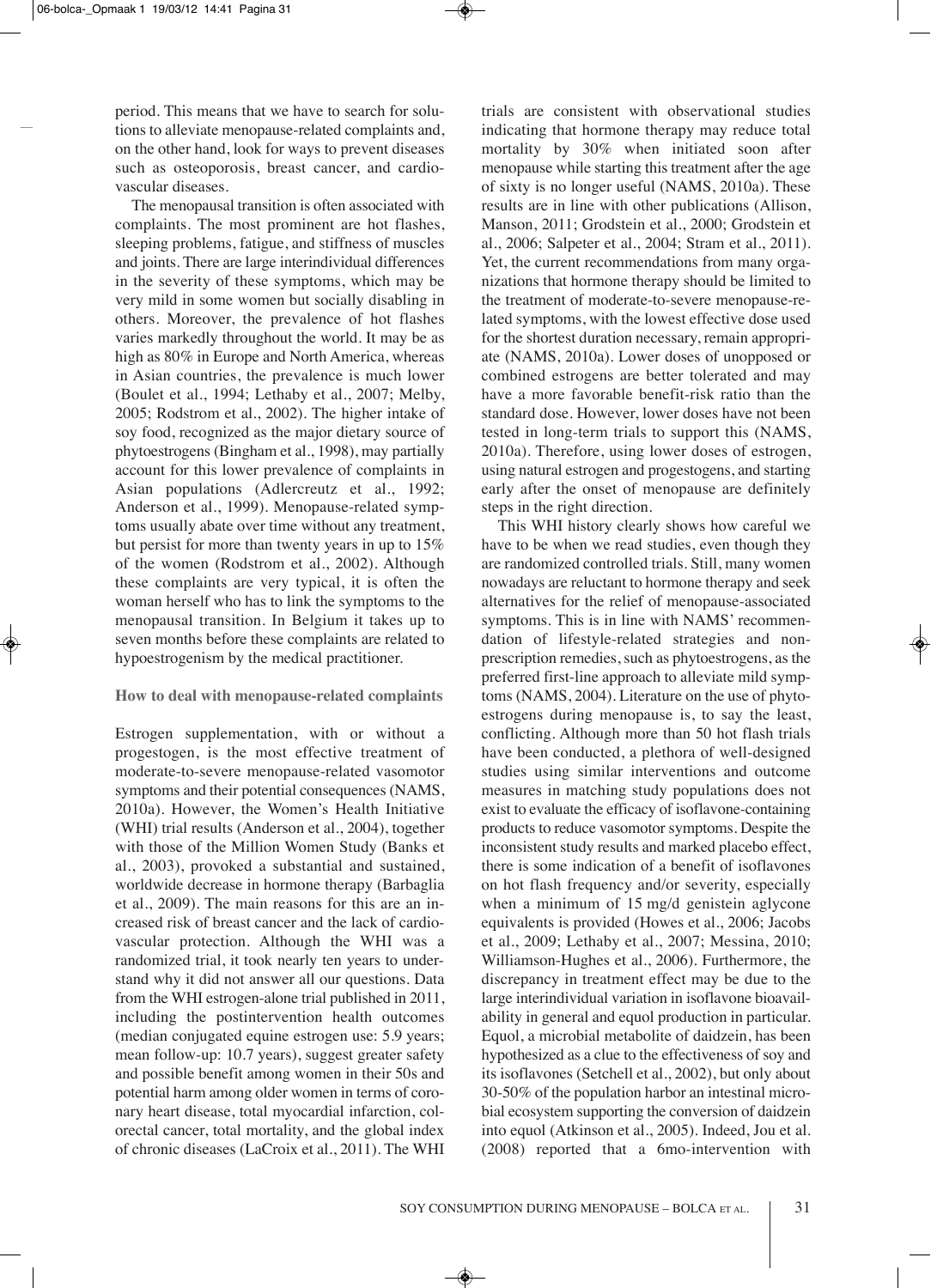Table 1. — Overview of equol-producing cultures.

| Culture                                                                                                    | Precursor  | Origin          | References                                                                                               |
|------------------------------------------------------------------------------------------------------------|------------|-----------------|----------------------------------------------------------------------------------------------------------|
| Bacteroides ovatus, Ruminococcus productus and Streptococ-<br>cus intermedius                              | Daidzein   | Human feces     | (Ueno, Uchiyama, 2001)                                                                                   |
| EPC4: Lactobacillus mucosae EP1, Enterococcus faecium<br>EP2, Finegoldia magna EP3, and Veillonella sp. EP | Daidzin    | Human feces     | (Decroos et al., $2005$ )                                                                                |
| Eggerthella SNU-Julong 732                                                                                 | <b>DHD</b> | Human feces     | (Wang et al., 2005)                                                                                      |
| Asaccharobacter celatus AHU1763 (strain do03)                                                              | Daidzein   | Rat cecum       | (Minamida et al., 2006;<br>Minamida et al., 2008;<br>Thawornkuno et al., 2009;<br>Uchiyama et al., 2007) |
| Lactococcus garvieae G20-92                                                                                | Daidzin    | Human feces     | (Uchiyama et al., 2007)                                                                                  |
| Eggerthella SNU-Julong 732 and Lactobacillus sp. Niu-O16                                                   | Daidzein   | Human feces     | (Wang et al., 2007)                                                                                      |
| Strains PUE and DZE                                                                                        | Puerarin   | Human feces     | (Jin et al., $2008$ )                                                                                    |
| Adlercreutzia equolifaciens                                                                                | Daidzein   | Human feces     | (Maruo et al., 2008)                                                                                     |
| Strain Mt1B8                                                                                               | Daidzein   | Mouse intestine | (Matthies et al., 2008)                                                                                  |
| Slackia isoflavoniconvertens                                                                               | Daidzein   | Human feces     | (Matthies et al., 2009)                                                                                  |
| Eggerthella sp. YY7918                                                                                     | Daidzein   | Human feces     | (Yokoyama, Suzuki, 2008)                                                                                 |
| Strains D1 and D2                                                                                          | Daidzein   | Pig feces       | (Yu et al., 2008)                                                                                        |

135 mg/d isoflavones (65.4 mg/d daidzein aglycone equivalents, 17.1 mg/d genistein aglycone equivalents) improved menopausal symptoms only in socalled equol producers. Despite the worldwide quest for dietary applications enhancing equol production, strategies to convert non-producers to equol produces with either pre- or probiotics have, thus far, proven elusive (bonorden et al., 2004; lampe et al., 2001; Nettleton et al., 2004; Nettleton et al., 2005; Steer et al., 2003). Several specific equol-producing cultures have been isolated and characterized (Table 1), but, to the best of our knowledge, none of these have been applied in vivo as a probiotic (Decroos et al., 2006). However, some have been used in another approach, which is the administration of equol as either a pharmaceutical or neutraceutical agent or as a food additive (Ishiwata et al., 2009; yee et al., 2008). in a first randomized, placebo-controlled intervention trial, equol supplementation  $(3 \times 10 \text{ mg/d}$  during 12 weeks) significantly alleviated menopause-associated mood-related symptoms compared to placebo in peri- and postmenopausal Japanese non-producers (Ishiwata et al., 2009). Hence, in order to identify subpopulations with a specific exposure profile and possibly response to treatments with phytoestrogens or mixtures thereof, personalized screenings are recommended (Bolca et al., 2009). Whereas the feasibility of large (sub)population screenings or individual screenings of consumers or patients depends on the development, validation, and implementation of rapid, easy, and more elegant, urine-based screening assays such as immunoassays (Bennetau-Pelissero et al., 2000; bennetau-pelissero et al., 2003; Brouwens et al., 2003; Creeke et al., 1998; Hampl et al., 1998; lapcik et al., 2004; lapcik et al., 1998; Lapcik et al., 2003; Makela et al., 2000; Schaefer et al., 2005; Shinkaruk et al., 2008; Vitkova et al., 2004; Wang et al., 1994; Wyns et al., 2011), in experimental settings and clinical trials, fecal incubations enable the phenotyping and possibly inclusion or stratification of study participants without the need for one or more dietary interventions (Bolca et al., 2007a; Bolca et al., 2007b; Bolca et al., 2009).

## **Isoflavones and breast cancer**

There is a lot of controversy, confusion, and concern about the 'soy-breast cancer'relation (Messina, Wu, 2009; Stubert, Gerber, 2009). Although soy products contain several bioactive phytochemicals, most cancer research has focused on isoflavones and genistein in particular. The substantially lower breast cancer prevalence in populations with a high soy consumption (one-third reduction in both pre- and postmenopausal breast cancer risk), as well as the increased risk observed upon migration and westernization of Asian people, initiated soy-breast cancer research 20-30 years ago. Both significant and null results have been obtained regarding the (protective) impact of soy isoflavones on hormone-related breast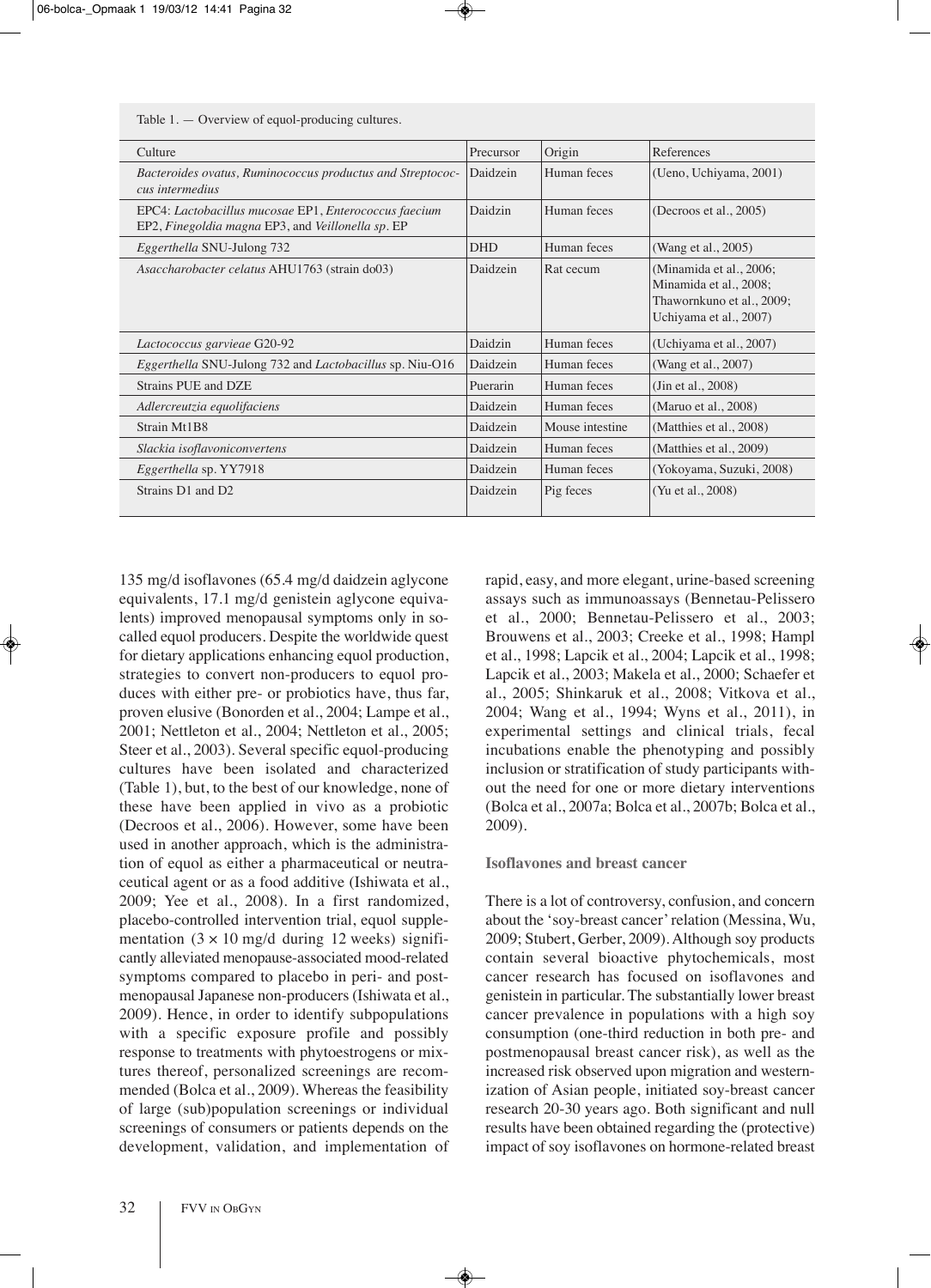cancer risk factors such as plasma steroid and sexhormone-binding globulin levels, urinary 2-hydroxyestrone/16α-hydroxy-estrone ratios, and menstrual cycle length (Messina, Wu, 2009; Stubert, Gerber, 2009). Yet, the findings of Helferich's group, reporting a growth stimulatory effect of genistein on mammary tumors in a heavily criticized xenograft model (allred et al., 2004; allred et al., 2001b; allred et al., 2001a; Hsieh et al., 1998; Ju et al., 2001; Messina, Wu, 2009), has raised concern the safety of dietary phytoestrogens, especially for patients with existing estrogen-sensitive tumors and women at high risk of developing breast cancer. conversely, results from clinical studies, in which breast biopsies were analyzed or breast tissue density measured as a marker of breast cancer risk (Atkinson et al., 2004; Marini et al., 2008; Maskarinec et al., 2004; Maskarinec et al., 2009; Maskarinec et al., 2003), are reassuring and contrast with the proliferative effects of combined estrogen-progestogen therapy (chlebowski et al., 2009; chlebowski et al., 2010).

In a study with premenopausal women, randomly assigned to either a soy (45 mg isoflavones/d during 8-14 d;  $n = 28$ ) or control ( $n = 23$ ), Hargreaves et al. (1999) reported a significant increase in breast nipple aspirate pS2 levels, an estrogen-regulated protein, compared to baseline. However, no effects were observed on breast cell proliferation (as measured by tritiated thymidine and  $Ki67$ , estrogen receptor  $(ER)$ and progesterone receptor (PR) status, Bcl-2 expression, apoptosis, and mitosis. In another (pilot) study without a control, breast nipple aspirate fluid volume significantly increased in premenopausal women  $(n = 14)$  during and after discontinuation of a 5mo-treatment with 75 mg isoflavones/d, whereas a minimal increase or no response was found in postmenopausal women ( $n = 10$ ) (Petrakis et al., 1996). In contrast, Cheng et al. (2007) conducted a 12wktrial involving healthy postmenopausal women randomly assigned to a placebo ( $n = 25$ ) or soy-derived supplement (36 mg isoflavones/d,  $n = 26$ ) and reported no effect on breast cell proliferation or the expression of  $ER\alpha$ ,  $ER\beta$ ,  $PR\alpha$ ,  $PR\beta$ , and  $\beta$ cx. Similarly, the apoptosis/mitosis ratios in breast cancer biopsies ( $n = 17$ ) upon a 2wk-isoflavone supplementation (200 mg isoflavones/d) were not significantly different from those of untreated controls  $(n = 26)$  (Sartippour et al., 2004). Qin et al. (2009) in turn, observed no significant changes in cytology, but methylation and antiestrogenic effects (as measured by serum c3 levels) compared to baseline in premenopausal women  $(n = 34)$  consuming 40 mg or 140 mg isoflavones/d through one menstrual cycle. Finally, larger-scale, randomized placebo-controlled trials with pre- and postmenopausal women  $(n = 30-406)$  failed to show

changes in breast mammographic density upon 1-3ytreatments with 43.5-120 mg isoflavones/d (atkinson et al., 2004; Marini et al., 2008; 2004; Maskarinec et al., 2009; Maskarinec et al., 2003).

Moreover, the equol production and producer phenotype were studied in relation to breast cancer risk. a high urinary equol excretion was associated with a substantial reduction in breast cancer risk in a casecontrol study (mean  $age = 54$  years) (Ingram et al., 1997). Additionally, more favorable plasma steroid and sex-hormone-binding globulin profiles, consistent with a lower risk for breast cancer, were observed in equol-producing premenopausal women compared to non-producers (Duncan et al., 2000). Frankenfeld et al. (2004b), however, did not find such hormonal differences in serum of postmenopausal women, but equol producers had a higher urinary 2-hydroxy-estrone/16α-hydroxyestrone ratio, which has been related to a lower breast cancer risk although the value of this marker is under debate (Stanczyk, Bretsky, 2003). Similar results were obtained in breast cancer survivors (Nettleton et al., 2005) and young to middle-aged women (Atkinson et al., 2003). Finally, a lower mammographic breast density was observed in equol-producing postmenopausal women compared to non-producers (Frankenfeld et al., 2004a), whereas no differences were found in premenopausal women (Atkinson et al., 2009).

based on these findings, an inverse correlation between isoflavone intake and the risk of breast cancer seems more likely than a positive one. Yet, in view of the safety concerns, clinical trials accurately measuring the real individual exposure to isoflavones and metabolites rather than the isoflavone intake, are essential. In this respect, Bolca et al. (2010) measured the levels of isoflavones that actually reach the breast tissue in a bioactive form and found that, upon a 5d-soy-supplementation, human breast adipocytes and mammary gland epithelial cells were exposed to up to 20-25 pmol/g total isoflavone aglycones and 900-1150 pmol/g total isoflavone glucuronides. in order to evaluate the estrogenic potential of these exposure levels, these were converted to isoflavonederived  $E_2\alpha$ - and  $E_2\beta$ -equivalents (i.e. 17 $\beta$ -estradiol  $(E_2)$ -equivalents towards ER $\alpha$  and ER $\beta$ , respectively). Total isoflavones showed a breast adipose/glandular tissue distribution of 40/60 and their derived  $E_2\beta$ -equivalents exceeded on average  $21 \pm 4$  and  $40 \pm 10$  times the endogenous  $E_2$  concentrations in corresponding adipose and glandular biopsies, respectively, whereas the  $E_2 \alpha / E_2$  ratios were  $0.4 \pm 0.1$  and  $0.8 \pm 0.2$  in adipose and glandular breast tissue, respectively. These calculations suggest that, at least in this case, soy consumption could elicit partial ERβ agonistic (Pike et al., 1999) effects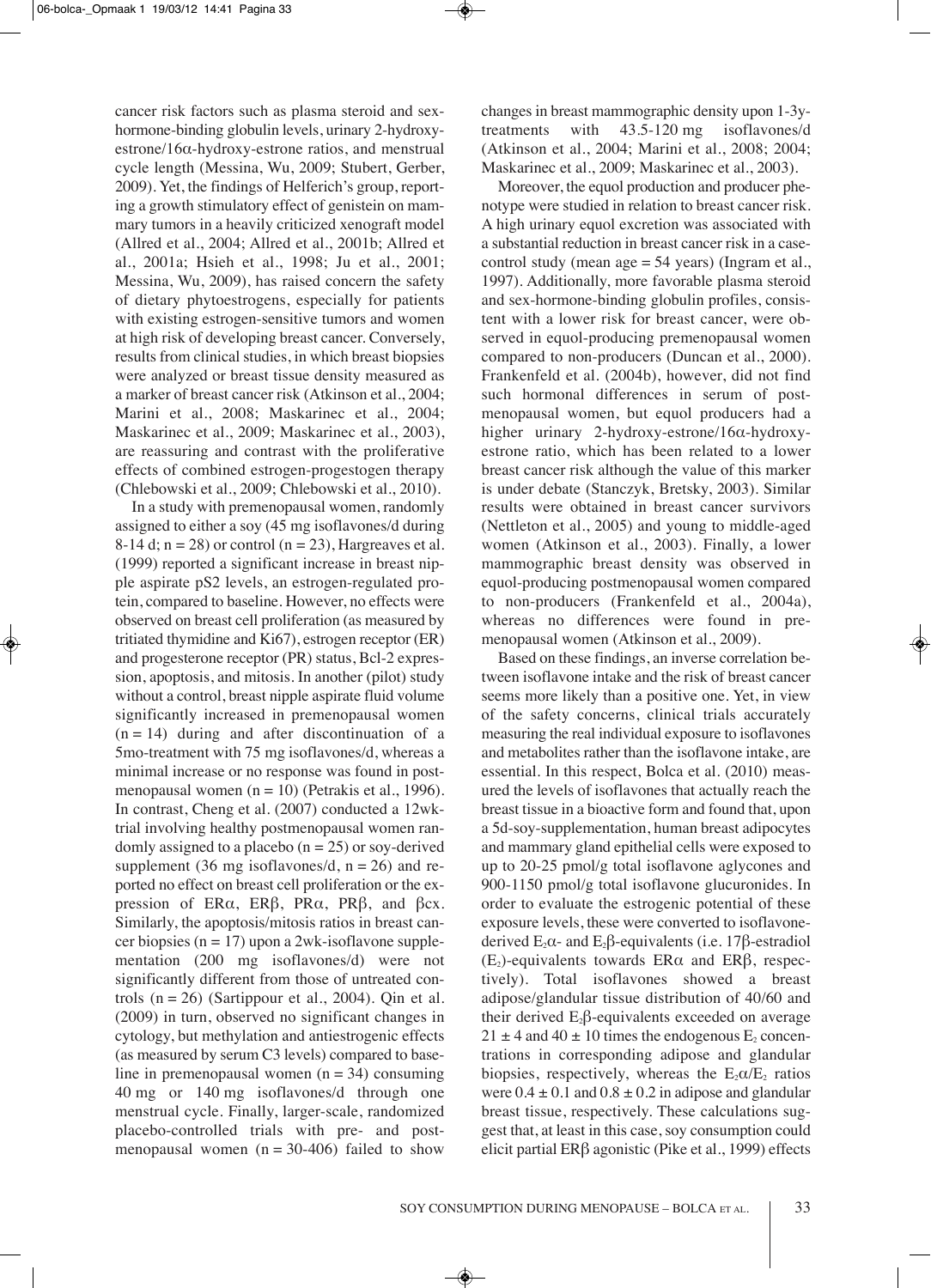in human breast tissue. However, since estrogen-induced cell proliferation and breast carcinogenesis have mainly been linked to  $ER\alpha$  signaling, whereas ERβ can antagonize  $ERα$ -dependent transcription (Gustafsson, 1999), rather protective effects would be expected. Yet, the clinical implications of these findings require further investigation. Therefore, we are currently characterizing the differential activation of estrogen-responsive genes between dietary isoflavones, the chemopreventive selective ER modulators tamoxifen and raloxifene (barrett-connor et al., 2006; Cuzick et al., 2007; Ettinger et al., 1999; Fisher et al., 1998; Powles et al., 2007; Vogel et al., 2006), and exogenous estrogens in a controlled dietary intervention trial that integrates data on the exposure to estrogenically active compounds, expression of isoflavone and estrogen target genes, and epigenetic events.

# **Other health effects**

The consumption of soy in Western countries is progressively increasing due to the more frequent addition of soy flour or soy protein to daily consumed basic foods, such as bakery goods and meat products ('second-generation products'), the success of new generation soy foods (e.g., soy burgers and soy desserts) thanks to the improved food processing able to cope with the 'soy-taste challenge', and the growing consumers' awareness of the impact of a healthy diet together with the advertising on soy's beneficial health effects.

Indeed, the US Food and Drug Administration awarded a health claim for soy protein (25 g/d) and coronary heart disease based on its cholesterol-lowering effects (FDA, 1999). Cardiovascular disease is the leading cause of mortality and morbidity in women and hypoestrogenism has been linked to early adverse vascular changes, resulting in an increased risk after menopause (Woodard et al., 2011). An estimated 25-50% of the cardiovascular protection by estrogens has been attributed to decreases in low-density lipoprotein (LDL) and total cholesterol, an improved clearance of chylomicron-remnants, and attenuation of the postprandial decrease in highdensity lipoprotein (HDL) cholesterol, which are mostly mediated through hepatic  $ER\alpha$  and  $LXR$ (Turgeon et al., 2006; Westerveld, 1998). Recent meta-analyses and reviews have concluded that soy protein lowers LDL cholesterol by 3-5%, which is a modest but meaningful reduction (Messina, 2010). In addition, both rapid and longer-term actions of estrogens on the vasculature contribute to their atheroprotective effects.  $E_2$  acutely enhances vasorelaxation through the activation of endothelial nO synthase by ligand-bound ER, and regulates the expression of endothelial and inducible NO synthase in the cardiovascular system as well (Mendelsohn, 2000). After reviewing randomized placebocontrolled trials, li et al. concluded that oral isoflavone supplementation significantly improves vascular endothelial function in postmenopausal women with low baseline flow-mediated dilatation (Li et al., 2010). Other, less well-studied factors that may influence cardiovascular health include effects on the circulation, blood pressure, coagulation, and fibrinolysis (Turgeon et al., 2006). The meta-analysis by Taku et al. (2010a) revealed that soy isoflavone supplements significantly decrease systolic but not diastolic blood pressure in normal or prehypertensive adults, without an observed dose-response relationship.

Osteoporosis, characterized by compromised bone strength, increases the risk of fractures. in particular, hip and spine fractures are associated with substantial morbidity and mortality in postmenopausal, especially older women (NAMS, 2010b). As more women will grow older in the near future, osteoporosis becomes a major health threat in our society. in normal bone remodeling, bone resorption is balanced by bone formation. The menopause triggers a rapid phase of bone loss that results from the loss of  $E_2$ -mediated suppression of bone resorption and an impaired compensatory bone formation associated to estrogen deficiency and aging (as reviewed by Khosla and Riggs (2005)). Additionally, longstanding estrogen deficiency may lead to a chronic negative calcium balance through the loss of estrogens' enhancing effects on the intestinal calcium absorption and renal tubular calcium reabsorption. Unless compensated by dietary calcium intake, this will result in secondary hyperparathyroidism and contribute to the late, slow phase of bone loss. However, data suggesting any benefit of dietary isoflavones in the prevention or treatment of postmenopausal osteoporosis are relatively weak (NAMS, 2010b). Although Marini et al. (2008) found that 2 years of genistein administration (54 mg/d) increases bone mineral density at the lumbar spine and femoral neck in osteopenic women, significant favorable effects on bone mineral density upon soy isoflavone supplementation are unlikely (Liu et al., 2009). Moreover, randomized controlled trials measuring bone turnover markers in menopausal women revealed that soy isoflavone supplements significantly but moderately decrease the bone resorption marker urinary deoxypyridinoline without significant effects on the bone formation markers serum bone alkaline phosphatase and osteocalcin (Taku et al., 2010b). Bisphosphonates, therefore, remain the first-line drugs for treating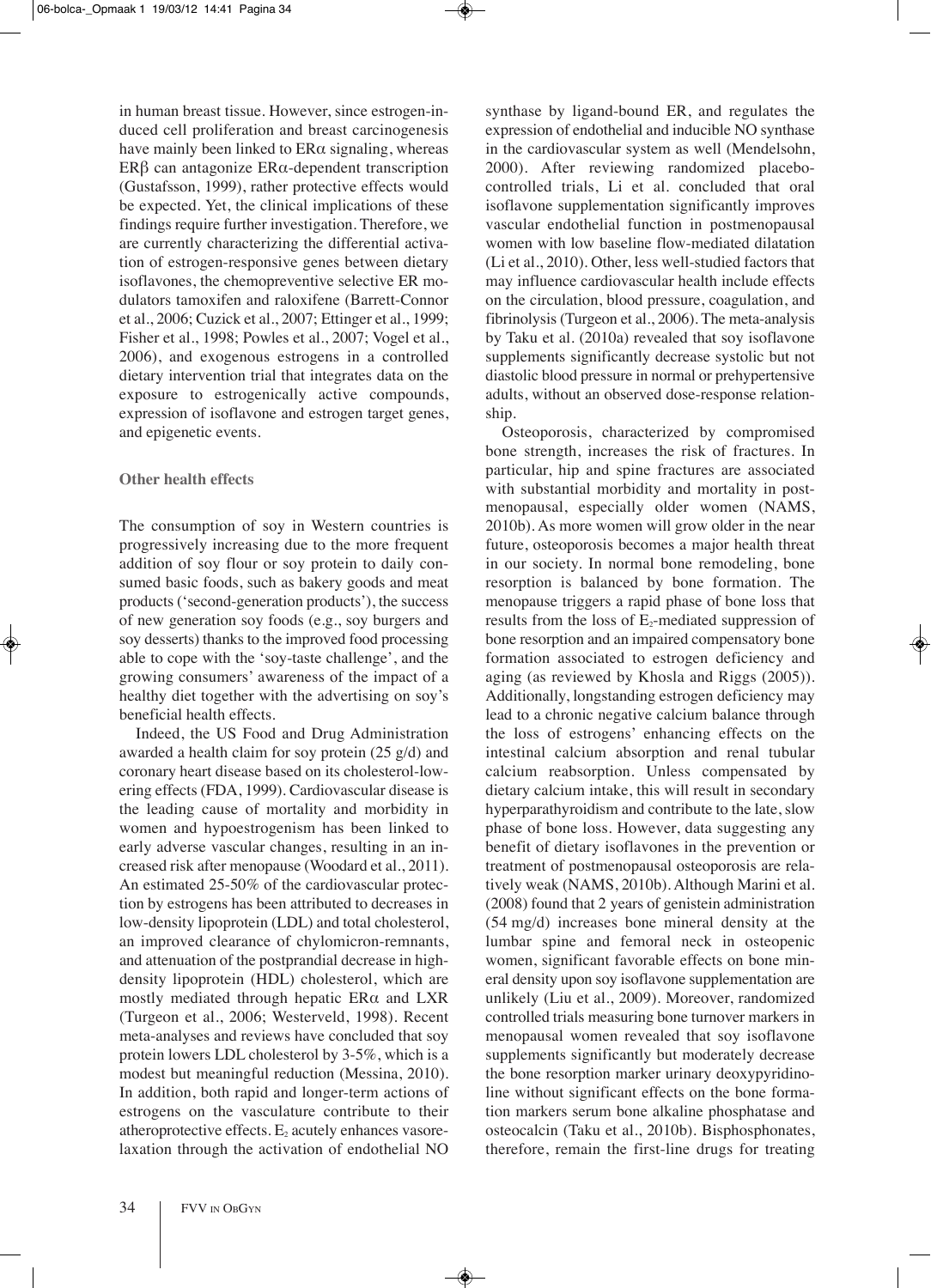postmenopausal women with osteoporosis (NAMS, 2010b).

#### **References**

- Adlercreutz H, Hamalainen E, Gorbach S et al. Dietary phytoestrogens and the menopause in Japan. Lancet. 1992;339: 1233-3.
- Allison MA, Manson JE Age, hormone therapy use, coronary heart disease, and mortality. Menopause. 2011;18:243-5.
- allred cD, allred kF, Ju yH et al. Soy processing influences growth of estrogen-dependent breast cancer tumors. Carcinogenesis. 2004;25:1649-57.
- allred cD, allred kF, Ju yH et al. Soy diets containing varying amounts of genistein stimulate growth of estrogen-dependent (MCF-7) tumors in a dose-dependent manner. Cancer Res. 2001a;61:5045-50.
- allred cD, Ju yH, allred kF et al. Dietary genistin stimulates growth of estrogen-dependent breast cancer tumors similar to that observed with genistein. Carcinogenesis. 2001b;22: 1667-73.
- Anderson GL, Limacher M, Assaf AR et al. Effects of conjugated, equine estrogen in postmenopausal women with hysterectomy – The Women's Health Initiative randomized controlled trial. J Am Med Ass. 2004;291:1701-12.
- Anderson JJ, Anthony MS, Cline CM et al. Health potential of soy isoflavones for menopausal women. Public Health Nutr. 1999;2:489-504.
- Atkinson C, Frankenfeld CL, Lampe JW Gut bacterial metabolism of the soy isoflavone daidzein: exploring the relevance to human health. Exp Biol Med. 2005;230:155-70.
- Atkinson C, Newton KM, Bowles EJA et al. Daidzein-metabolizing phenotypes in relation to mammographic breast density among premenopausal women in the United States. breast cancer res Treat. 2009;116:587-94.
- Atkinson C, Skor HE, Fitzgibbons ED et al. Urinary equol excretion in relation to 2-hydroxyestrone and 16a-hydroxyestrone concentrations: an observational study of young to middle-aged women. J Steroid Biochem Mol Biol. 2003;86: 71-7.
- Atkinson C, Warren RML, Sala E et al. Red cloverderived isoflavones and mammographic breast density: a double-blind, randomized, placebo-controlled trial [iS-RCTN42940165]. Breast Cancer Res. 2004;6:R170-9.
- Banks E, Beral V, Bull D et al. Breast cancer and hormonereplacement therapy in the Million Women Study. lancet. 2003;362:419-27.
- barbaglia G, Macià F, comas M et al. Trends in hormone therapy use before and after publication of the Women's Health Initiative trial: 10 years of follow-up. Menopause. 2009;16:1061-4.
- Barrett-Connor E, Mosca L, Collins P et al. Effects of raloxifene on cardiovascular events and breast cancer in postmenopausal women. New Eng J Med. 2006;355:125-37.
- Bennetau-Pelissero C, Arnal-Schnebelen B, Lamothe V et al. ELISA as a new method to measure genistein and daidzein in food and human fluids. Food chem. 2003;82:645-58.
- bennetau-pelissero c, le Houerou c, lamothe V et al. Synthesis of haptens and conjugates for ELISAs of phytoestrogens. Development of the immunological tests. J Agric Food chem. 2000;48:305-11.
- Bingham SA, Atkinson C, Liggins J et al. Phyto-oestrogens: where are we now? Br J Nutr. 1998;79:393-406.
- Bolca S, Possemiers S, Herregat A et al. Microbial and dietary factors are associated with the equol producer phenotype in healthy postmenopausal women. J Nutr. 2007a;137:2242-6.
- bolca S, possemiers S, Maervoet V et al. Microbial and dietary factors associated with the 8-prenylnaringenin producer phenotype: a dietary intervention trial with fifty healthy post-menopausal Caucasian women. Br J Nutr. 2007b;98: 950-9.
- Bolca S, Urpi-Sarda M, Blondeel P et al. Disposition of soy isoflavones in normal human breast tissue. Am J Clin Nutr. 2010;91:976-84.
- bolca S, Wyns c, possemiers S et al. cosupplementation of isoflavones, prenylflavonoids, and lignans alters human exposure to phytoestrogen-derived 17b-estradiol equivalents. J nutr. 2009;139:2293-300.
- Bonorden MJL, Greany KA, Wangen KE et al. Consumption of *Lactobacillus acidophilus* and *Bifidobacterium longum* do not alter urinary equol excretion and plasma reproductive hormones in premenopausal women. Eur J Clin Nutr. 2004; 58:1635-42.
- Boulet MJ, Oddens BJ, Lehert P et al. Climacteric and menopause in 7 South-East asian countries. Maturitas. 1994; 19:157-76.
- Brouwens E, L'homme R, Al-Maharik N et al. Time-resolved fluoroimmunoassay for equol in plasma and urine. J Steroid biochem Mol biol. 2003;84:577-88.
- Cheng G, Warner M, Gustafsson JA et al. Letter to the editor. Menopause. 2007;14:1.
- Chlebowski RT, Anderson GL, Gass M et al. Estrogen plus progestin and breast cancer incidence and mortality in postmenopausal women. J Am Med Ass. 2010;304:1684-92.
- Chlebowski RT, Kuller LH, Prentice RL et al. Breast cancer after use of estrogen plus progestin in postmenopausal women. new engl J Med. 2009;360:573-87.
- Creeke PI, Wilkinson AP, Lee HA et al. Development of ELISAs for the measurement of the dietary phytoestrogens daidzein and equol in human plasma. Food Agric Immunol. 1998;10:325-37.
- cuzick J, Forbes JF, Sestak i et al. long-term results of tamoxifen prophylaxis for breast cancer-96-month follow-up of the randomized IBIS-I trial. J Nat Cancer Inst. 2007; 99:272-82.
- Decroos K, Eeckhaut E, Possemiers S et al. Administration of equol-producing bacteria alters the equol production status in the simulator of the gastrointestinal microbial ecosystem (SHiMe). J nutr. 2006;136:946-52.
- Decroos K, Vanhemmens S, Cattoir S et al. Isolation and characterization of an equol producing mixed microbial culture from a human faecal sample and its activity under gastrointestinal conditions. Arch Microbiol. 2005;183:45-55.
- Duncan AM, Merz-Demlow BE, Xu X et al. Premenopausal equol excretors show plasma hormone profiles associated with lowered risk of breast cancer. Cancer Epidemiol Biomarkers prev. 2000;9:581-6.
- Ettinger B, Black DM, Mitlak BH et al. Reduction of vertebral fracture risk in postmenopausal women with osteoporosis treated with raloxifene  $-$  Results from a 3-year randomized clinical trial. J Am Med Ass. 1999;282:637-45.
- FDa. Food labelling: Health claims; soy protein and coronary heart disease. Federal Register. 64, 57699-57733. 1999.
- Fisher B, Costantino JP, Wickerham DL et al. Tamoxifen for prevention of breast cancer: Report of the National Surgical Adjuvant Breast and Bowel Project P-1 study. J Nat Cancer Inst. 1998;90:1371-88.
- Frankenfeld CL, McTiernan A, Aiello EJ et al. Mammographic density in relation to daidzein-metabolizing phenotypes in overweight, postmenopausal women. Cancer Epidemiol Biomarkers prev. 2004a;13:1156-62.
- Frankenfeld CL, McTiernan A, Tworoger SS et al. Serum steroid hormones, sex hormone-binding globulin concentrations and urinary hydroxylated estrogen metabolites in postmenopausal women in relation to daidzein-metabolizing phenotypes. J Steroid biochem Mol biol. 2004b;88:399-408.
- Grodstein F, Manson JE, Colditz GA et al. A prospective, observational study of postmenopausal hormone therapy and primary prevention of cardiovascular disease. Ann Internal Med. 2000;133:933-41.
- Grodstein F, Manson JE, Stampfer MJ Hormone therapy and coronary heart disease: The role of time since menopause and age at hormone initiation. J Womens Health. 2006;15:35-44.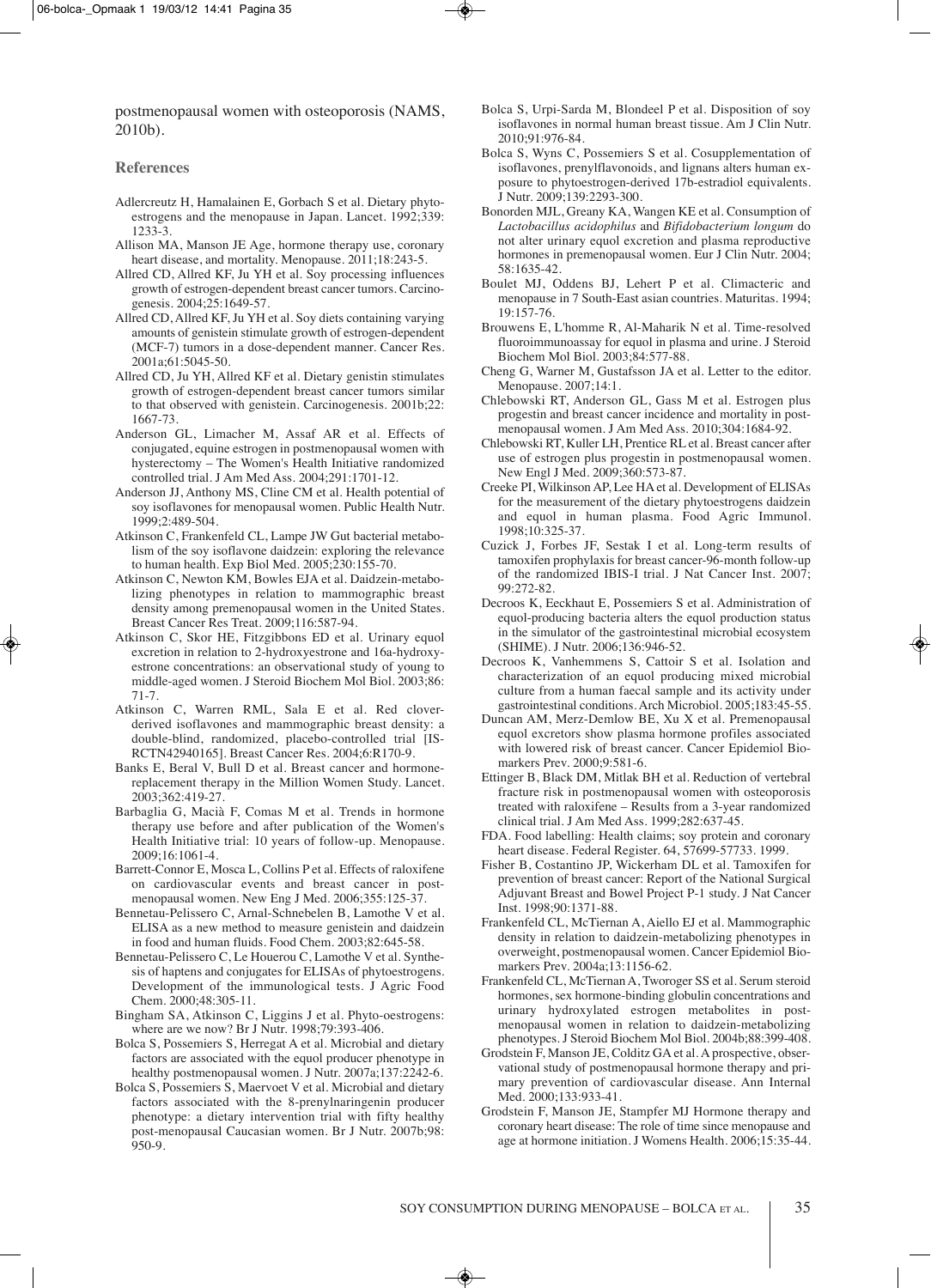- Gustafsson JA Estrogen receptor  $\beta$  a new dimension in estrogen mechanism of action. J Endocrinol. 1999;163:379-83.
- Hampl R, Lapcik O, Wahala K et al. Radioimmunoassay analysis of phytoestrogens of isoflavonoid series. Chemicke Listy. 1998;92:44-50.
- Hargreaves DF, Potten CS, Harding C et al. Two-week dietary soy supplementation has an estrogenic effect on normal premenopausal breast. J Clin Endocrinol Metab. 1999;84:4017- $24.$
- Howes LG, Howes JB, Knight DC Isoflavone therapy for menopausal flushes: A systematic review and meta-analysis. Maturitas. 2006;55:203-11.
- Hsieh CY, Santell RC, Haslam SZ et al. Estrogenic effects of genistein on the growth of estrogen receptor-positive human breast cancer (MCF-7) cells *in vitro* and *in vivo*. Cancer Res. 1998;58:3833-8.
- Ingram D, Sanders K, Kolybaba M et al. Case-control study of phyto-estrogens and breast cancer. lancet. 1997;350:990-4.
- Ishiwata N, Melby MK, Mizuno S et al. New equol supplement for relieving menopausal symptoms: randomized, placebocontrolled trial of Japanese women. Menopause. 2009;  $16:141-8$
- Jacobs A, Wegewitz U, Sommerfeld C et al. Efficacy of isoflavones in relieving vasomotor menopausal symptoms – A systematic review. Mol Nutr Food Res. 2009;53:1084-97.
- Jin JS, Nishihata T, Kakiuchi N et al. Biotransformation of Cglucosylisoflavone puerarin to estrogenic (3S)-equol in coculture of two human intestinal bacteria. Biol Pharm Bull. 2008;31:1621-5.
- Jou HJ, Wu SC, Chang FW et al. Effect of intestinal production of equol on menopausal symptoms in women treated with soy isoflavones. Internat J Gynecol Obst. 2008;102:44-9.
- Ju YH, Allred CD, Allred KF et al. Physiological concentrations of dietary genistein dose-dependently stimulate growth of estrogen-dependent human breast cancer (McF-7) tumors implanted in athymic nude mice. J Nutr. 2001;131:2957-62.
- Khosla S, Riggs BL Pathophysiology of age-related bone loss and osteoporosis. Endocrinol Metab Clinics North America. 2005;34:1015.
- LaCroix AZ, Chlebowski RT, Manson JE et al. Health outcomes after stopping conjugated equine estrogens among postmenopausal women with prior hysterectomy a randomized controlled trial. J Am Med Ass. 2011;305:1305-14.
- Lampe JW, Skor HE, Wähälä K et al. Wheat bran and soy protein feeding do not alter urinary excretion of the isoflavan equol in premenopausal women. J Nutr. 2001;131:740-4.
- Lapcik O, Hampl R, Hill M et al. Radioimmunoassay of free genistein in human serum. J Steroid Biochem Mol Biol. 1998;64:261-8.
- Lapcik O, Stursa J, Kleinova T et al. Synthesis of hapten and conjugates of coumestrol and development of immunoassay. Steroids. 2003;68:1147-55.
- Lapcik O, Vitkova M, Klejdus B et al. Immunoassay for biochanin A. J Immunol Methods. 2004;294:155-63.
- Lethaby AE, Brown J, Marjoribanks J et al. Phytoestrogens for vasomotor menopausal symptoms. cochrane Database Systematic Rev. 2007.
- Li SH, Liu XX, Bai YY et al. Effect of oral isoflavone supplementation on vascular endothelial function in postmenopausal women: a meta-analysis of randomized placebo-controlled trials. Am J Clin Nutr. 2010;91:480-6.
- Liu J, Ho SC, Su YX et al. Effect of long-term intervention of soy isoflavones on bone mineral density in women: A metaanalysis of randomized controlled trials. bone. 2009;44:948- 53.
- Makela T, Matikainen J, Wahala k et al. Development of a novel hapten for radioimmunoassay of the lignan, enterolactone in plasma (serum). Total synthesis of (+/-)-trans-5-carboxymethoxyenterolactone and several analogues. Tetrahedron. 2000;56:1873-82.
- Marini H, Bitto A, Altavilla D et al. Breast safety and efficacy of genistein aglycone for post-menopausal bone loss: a follow-up study. J Clin Endocrinol Metab. 2008;39:4787-96.
- Maruo T, Sakamoto M, ito c et al. *Adlercreutzia equolifaciens* gen. nov., sp nov., an equol-producing bacterium isolated from human faeces, and emended description of the genus Eggerthella. Internat J Syst Evolutionary Microbiol. 2008;58: 1221-7.
- Maskarinec G, Takata Y, Franke AA et al. A 2-year soy intervention in premenopausal women does not change mammographic densities. J nutr. 2004;134:3089-94.
- Maskarinec G, Verheus M, Steinberg FM et al. Various doses of soy isoflavones do not modify mammographic density in postmenopausal women. J nutr. 2009;139:981-986.
- Maskarinec GF, Williams AE, Carlin L Mammographic densities in a one-year isoflavone intervention. Eur J Cancer Prev. 2003;12:165-9.
- Matthies A, Blaut M, Braune A Isolation of a human intestinal bacterium capable of daidzein and genistein conversion. Appl Environ Microbiol. 2009;75:1740-4.
- Matthies A, Clavel T, Gutschow M et al. Conversion of daidzein and genistein by an anaerobic bacterium newly isolated from the mouse intestine. Appl Environ Microbiol. 2008;74:4847-52.
- Melby Mk Vasomotor symptom prevalence and language of menopause in Japan. Menopause. 2005;12:250-7.
- Mendelsohn ME Mechanisms of estrogen action in the cardiovascular system. J Steroid Biochem Mol Biol. 2000;74:337-43.
- Messina M Insights gained from 20 years of soy research. J Nutr. 2010;140:2289S-95.
- Messina M, Wu aH perspectives on the soy-breast cancer relation. Am J Clin Nutr. 2009;89:S1673-9.
- Minamida K, Ota K, Nishimukai M et al. Asaccharobacter celatus gen. nov., sp. nov., isolated from rat caecum. Internat J Syst Evolutionary Microbiol. 2008;58:1238-40.
- Minamida K, Tanaka M, Abe A et al. Production of equol from daidzein by gram-positive rod-shaped bacterium isolated from rat intestine. J Bioscie Bioeng. 2006;102:247-50.
- NAMS Treatment of menopause-associated vasomotor symptoms: position statement of The North American Menopause Society. Menopause. 2004;11:11-33.
- NAMS Estrogen and progestogen use in postmenopausal women: 2010 position statement of The North American Menopause Society. Menopause. 2010a;17:242-55.
- NAMS Management of osteoporosis in postmenopausal women: 2010 position statement of The North American Menopause Society. Menopause. 2010b;17:25-54.
- Nettleton JA, Greany KA, Thomas W et al. The effect of soy consumption on the urinary 2:16-hydroxysterone ration in postmenopausal women depends on equol production status but is not influenced by probiotic consumption. J Nutr. 2005;135:603-8.
- Nettleton JA, Greany KA, Thomas WK et al. Plasma phytoestrogens are not altered by probiotic consumption in postmenopausal women with and without a history of breast cancer. J Nutr. 2004;134:1998-2003.
- Petrakis NL, Barnes S, King EB et al. Stimulatory influence of soy protein isolate on breast secretion in pre- and postmenopausal women. Cancer Epidemiol Biomarkers Prev. 1996;5:785-94.
- Pike ACW, Brzozowski AJ, Hubbard RE et al. Structure of the ligand-binding domain of oestrogen receptor β in the presence of a partial agonist and full antagonist. Endocrinol rev. 1999;18:4608-18.
- Powles TJ, Ashley S, Tidy A et al. Twenty-year follow-up of the royal Marsden randomized, double-blinded tamoxifen breast cancer prevention trial. J Nat Cancer Inst. 2007;99:283-90.
- Qin Wy, Zhu WZ, Shi HD et al. Soy isoflavones have an antiestrogenic effect and alter mammary promoter hypermethylation in healthy premenopausal women. Nutr Cancer. 2009;61:238-44.
- Rodstrom K, Bengtsson C, Lissner L et al. A longitudinal study of the treatment of hot flushes: the population study of women in Gothenburg during a quarter of a century. Menopause. 2002;9:156-61.